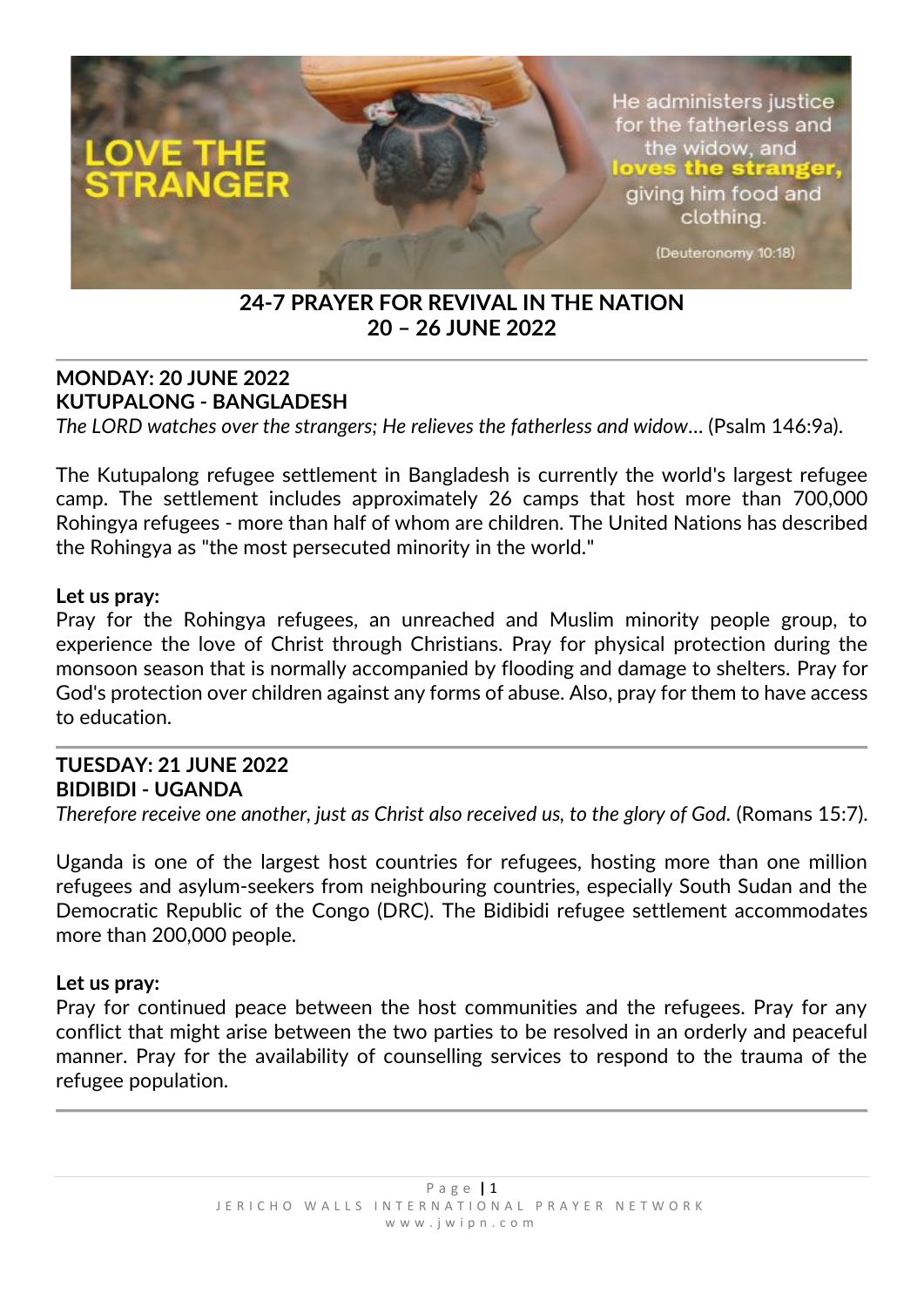### **WEDNESDAY: 22 JUNE 2022 KAKUMA - KENYA**

*For You are my hope, O Lord GOD; You are my trust from my youth.* (Psalm 71:5).

The Kakuma refugee camp, hosting more than 150,000 refugees, is in northwest Kenya and was established in response to the arrival of thousands of Sudanese children who were fleeing civil war. The youth in Kakuma are extremely optimistic and determined. Students regularly outperform the Kenyan national averages during examinations. The United Nations refugee agency (UNHCR) and Kenyan authorities are currently reviewing the possible closure of the Kakuma and Dadaab camps by 30 June 2022.

### **Let us pray:**

Praise God for a generation of young people who are optimistic despite their difficult circumstances. Pray for the young people to come to know Jesus and continually grow in hope because of His grace. *…we also glory in tribulations, knowing that tribulation produces perseverance; and perseverance, character; and character, hope. Now hope does not disappoint, because the love of God has been poured out in our hearts by the Holy Spirit who was given to us.* (Romans 5:3b-5).

### **THURSDAY: 23 JUNE 2022 DADAAB - KENYA**

*…if a stranger dwells with you in your land, you shall not mistreat him.* (Leviticus 19:33).

The Dadaab refugee complex comprises three large refugee camps. These camps primarily host Somali refugees who have fled the civil war in Somalia or were exposed to widespread drought and famine in southern Somalia. The United Nations refugee agency (UNHCR) and Kenyan authorities are currently reviewing the possible closure of the Kakuma and Dadaab camps by 30 June 2022.

### **Let us pray:**

Pray for a solution on how refugees from the Kakuma and Dadaab camps can become part of the Kenyan society and can contribute to the country's economy. Pray for God's wisdom to guide the government leaders in a feasible solution that will be profitable to both the Kenyans and the refugees in the nation.

### **FRIDAY: 24 JUNE 2022 ETHIOPIA – TIGRAY CRISIS**

*Be merciful to me, O God, be merciful to me! For my soul trusts in You; and in the shadow of Your wings I will make my refuge, until these calamities have passed by.* (Psalm 57:1).

Ethiopia is the third-largest refugee-hosting country in Africa, home to over 924,000 refugees and asylum seekers—mainly from South Sudan, Somalia and Eritrea. In 2021, two major refugee camps for Eritreans were abandoned after it was looted and destroyed. Over 100 people, including children, were killed at the beginning of 2022 after a series of air strikes struck camps in Tigray.